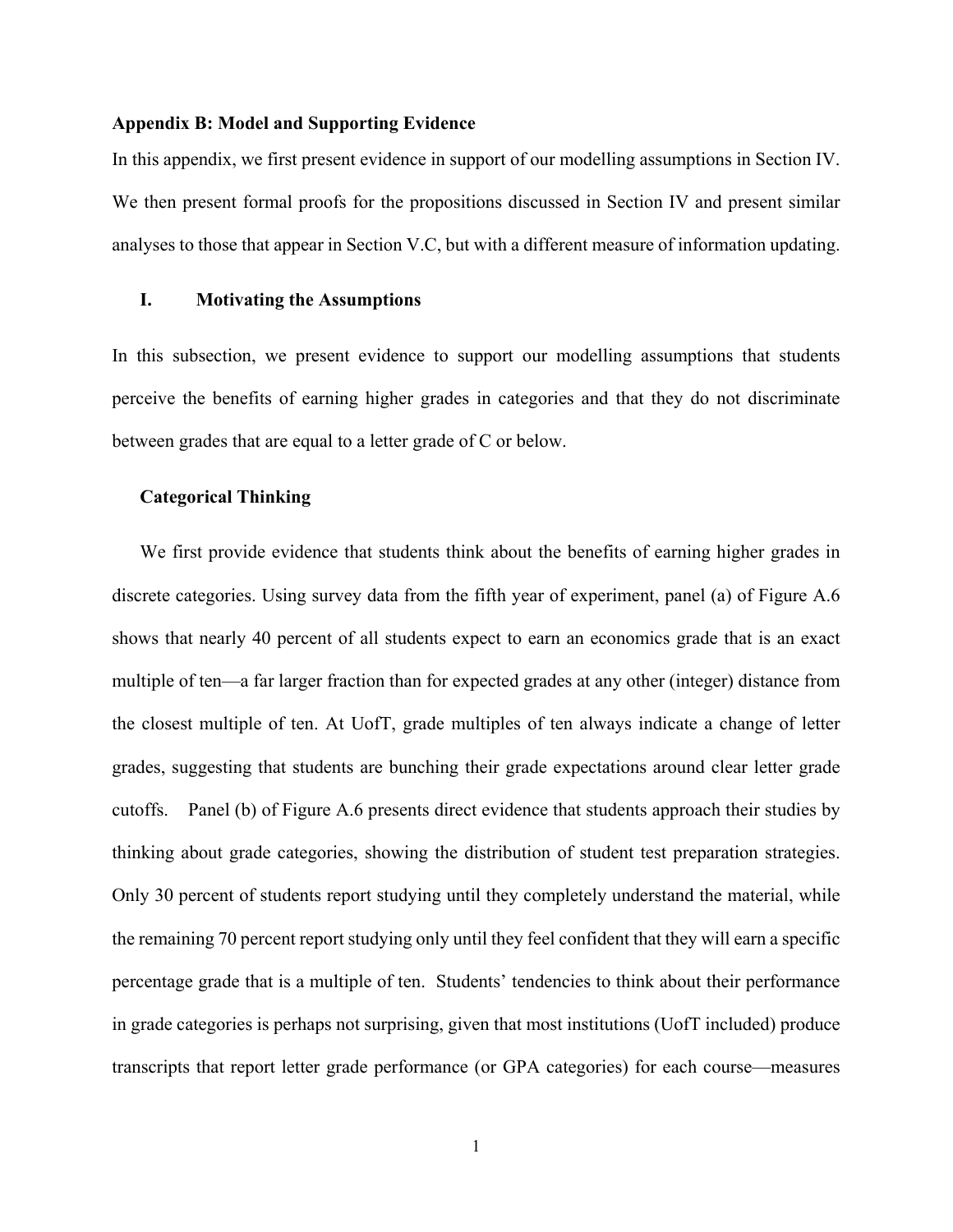that do not vary continuously with students' underlying percentage grades and only change when these grades cross specified thresholds.

## **Grouping All Grades Up To And Below a C Into One Category**

Panel (b) of Figure A.6 shows that only about 9 percent of students approach preparing for a test by studying enough to earn only a C or below; 5 percent of students study just enough to earn a C (60 percent average grade) and 4 percent study just enough to pass. Panel (c) shows that only 1.5 percent of students expect to earn a grade of C or below across all their courses at the start of the semester, while Panel (d) shows the full distribution of expected percentage grades in economics, revealing that a very small mass of students expect to earn a C or less (60 percent or below). In summary, it appears that very few students expect to earn a grade below a B, and even among those who do, most do not expect to earn less than a C.

#### **II. Proofs**

In this section, we present formal proofs of the propositions made in Section IV in the main text. To begin, recall that the optimal study choice of student  $i$  in period  $t$  is given by equation (7) in the main text:

$$
s_{it}^* = \begin{cases} s_{it}^A \text{ if } \theta_{it}^A - \theta_{it}^B \ge c \left( s_{it}^A \right) - c \left( s_{it}^B \right) \\ s_{it}^B \text{ if } \theta_{it}^A - \theta_{it}^B < c \left( s_{it}^A \right) - c \left( s_{it}^B \right) \end{cases}
$$

where  $s_{it}^j = \frac{y^j - \hat{a}_{it}}{\hat{\beta}_{it}}$  for  $j = A$  and B. We first establish that the RHS of (7) is decreasing in both  $\hat{a}_{it}$ and  $\beta_{it}$ .

**Lemma 1**: Define  $k(\hat{a}_{it}, \hat{\beta}_{it}) = c(s_{it}^A) - c(s_{it}^B)$ .  $k(\hat{a}_{it}, \hat{\beta}_{it})$  is decreasing in both  $\hat{a}_{it}$  and  $\hat{\beta}_{it}$ .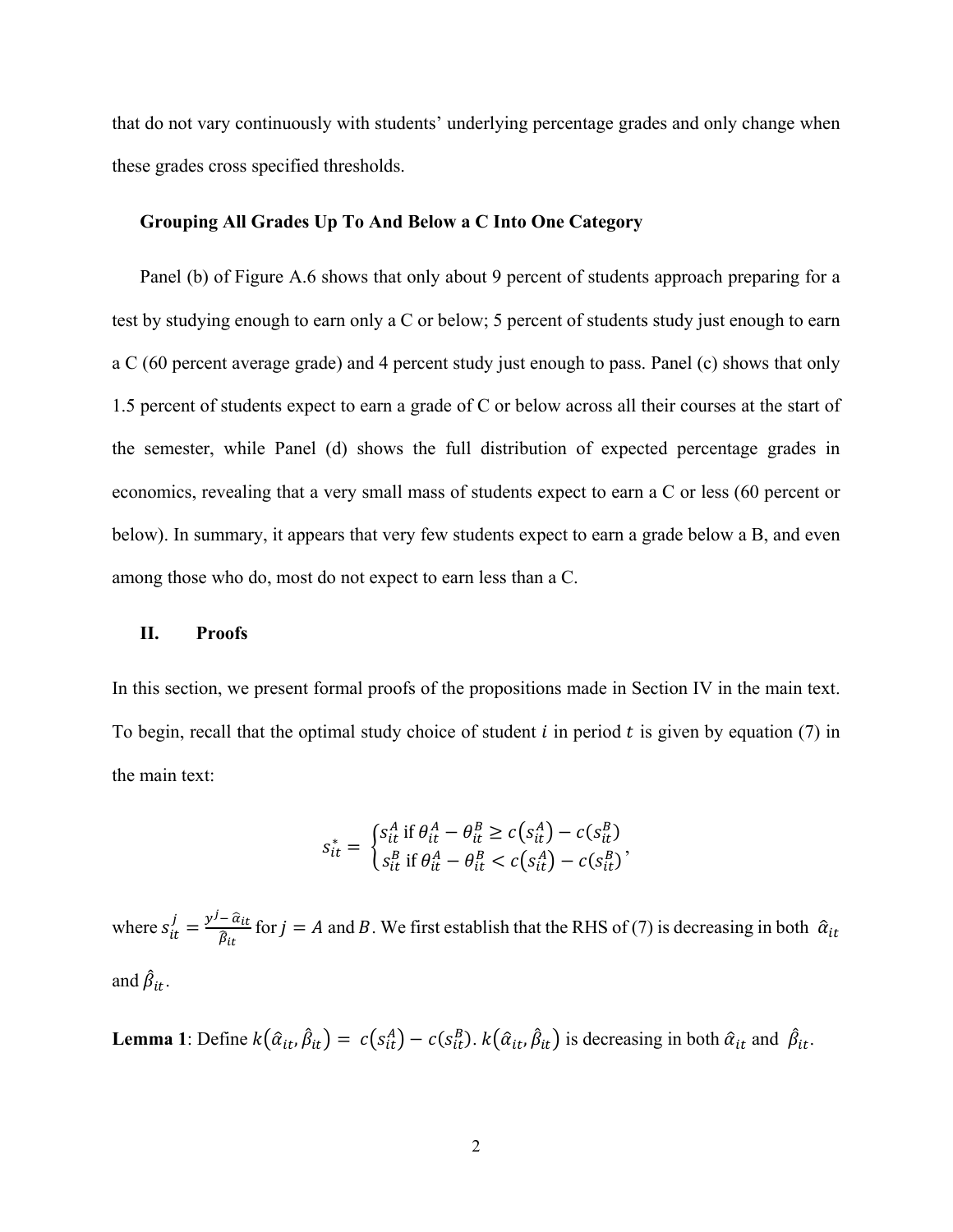**Proof**. Taking the partial derivative of  $k(\hat{\alpha}_{it}, \hat{\beta}_{it})$  with respect to each object and noting that  $c(\cdot)$ is strictly increasing and convex gives the desired result.

We now present a proof for Proposition 1 in the main text, establishing how the behavior of students who are originally aiming for an A changes as they learn new information.

**Proposition 1:** *Suppose student is originally studying enough to expect to earn a letter grade of . Hold fixed the difference between the perceived benefit of earning an A and the benefit of earning a B,*  $\theta_{it}^{A} - \theta_{it}^{B}$ . If student i receives a positive update about her academic ability ( $\alpha_{i}$ ) or *return to studying*  $(\beta_i)$ *, she continues aiming for an A but with less study effort. If she receives a small negative update, she continues aiming for an A but with more study effort; if she receives an intermediate negative update, she lowers her expected grade to a B but decreases or does not change study effort; if she receives a large negative update, she lowers her expected grade to a B and increases study effort.* 

**Proof**. Suppose student *i* is studying enough to expect to earn an A at time 0 such that  $\theta_{it}^A - \theta_{it}^B \ge$  $k(\hat{\alpha}_{i0}, \hat{\beta}_{i0})$  in equation (7).

**Case 1**: Suppose student *i* receives a positive information shock, such that  $\hat{\alpha}_{i1} > \hat{\alpha}_{i0}$  or  $\hat{\beta}_{i1} > \hat{\beta}_{i0}$ . Because  $k(\hat{\alpha}_{i0}, \hat{\beta}_{i0})$  is decreasing in both objects, the RHS of (7) falls, ensuring the inequality remains satisfied. The student responds by continuing to study enough to expect an A but reduces study time, such that  $s_{i1}^* = s_{i1}^A < s_{i0}^* = s_{i0}^A$ .

**Case 2**: Suppose student *i* receives a negative information shock, such that  $\hat{\alpha}_{i1} < \hat{\alpha}_{i0}$  or  $\hat{\beta}_{i1} < \hat{\beta}_{i0}$ . Because  $k(\hat{\alpha}_{i_0}, \hat{\beta}_{i_0})$  is decreasing in both objects, the RHS of (7) increases. For the remainder of the proof, we consider a decrease in  $\hat{\alpha}_i$ , such that  $\hat{\alpha}_{i1} < \hat{\alpha}_{i0}$ , assuming that  $\hat{\beta}_{i1} = \hat{\beta}_{i0}$ . (Following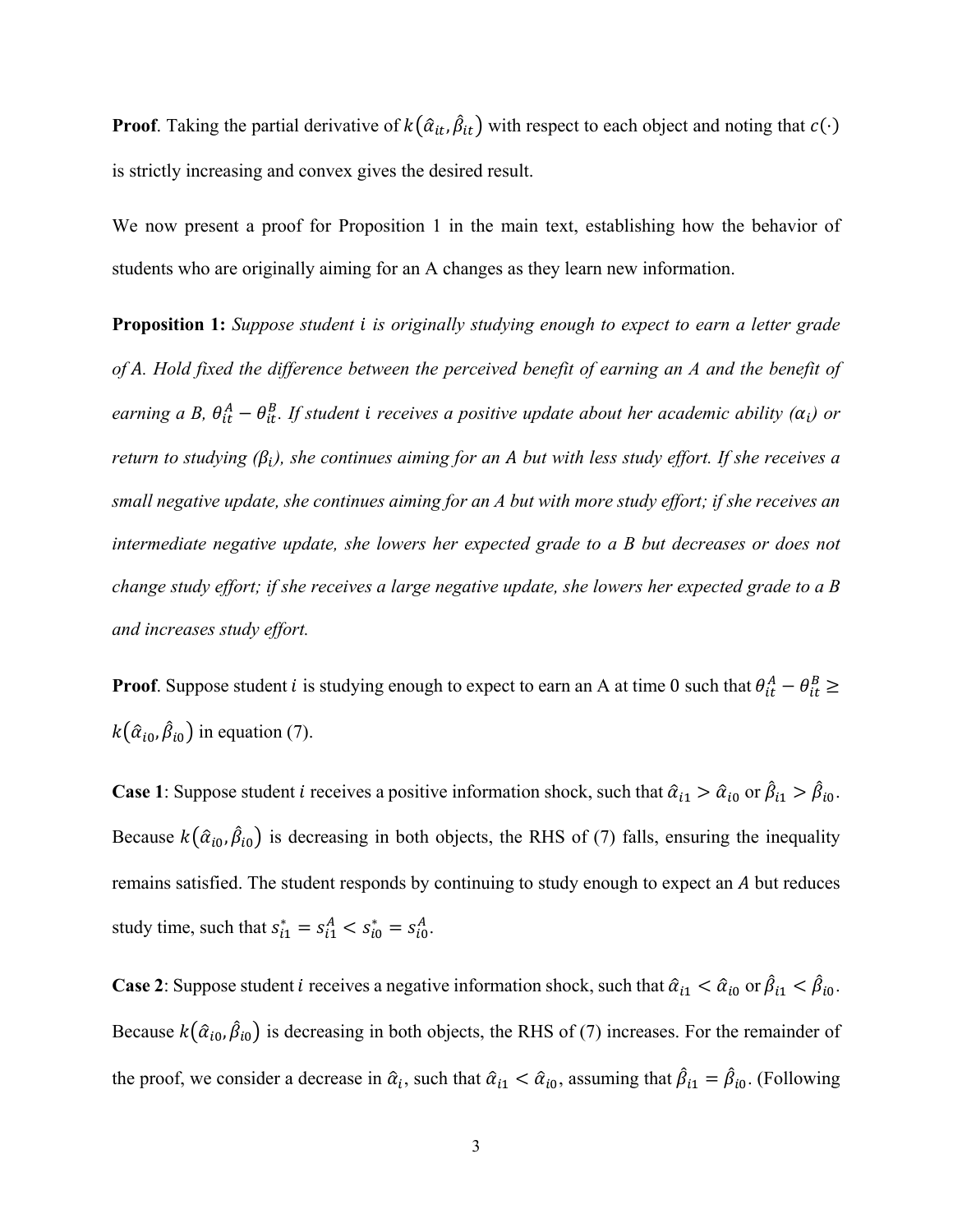analogous steps would establish the results when  $\beta_{i1} < \beta_{i0}$  and  $\hat{\alpha}_{i1} = \hat{\alpha}_{i0}$ .) Let  $\hat{\alpha}_i^*(\hat{\beta}_{it}, \theta_{it}^A, \theta_{it}^B)$ denote the value of  $\hat{\alpha}_i$  that, for a given return to studying and benefits to grades, ensures that equation (7) is satisfied as an equality – that is, student *i* is indifferent between studying enough to earn an A or B (in which case we assume she aims for an A). Let the student  $i$ 's new belief over her academic ability be  $\hat{\alpha}_{i1} = \hat{\alpha}_{i0} - \Delta \hat{\alpha}_{i}$  for some  $\Delta \hat{\alpha}_{i} > 0$ .

**Case 2(i)**: Suppose the change in  $\hat{\alpha}_i$  is relatively small, such that  $\hat{\alpha}_{i1} = \hat{\alpha}_{i0} - \Delta \hat{\alpha}_i$  $\hat{\alpha}_i^*(\hat{\beta}_{it}, \theta_{it}^A, \theta_{it}^B)$ . Then it is still that case that  $\theta_{it}^A - \theta_{it}^B > k(\hat{\alpha}_{i1}, \hat{\beta}_{i1})$ . Student *i* continues aiming for an *A* but increases study effort, such that  $s_{i1}^* = s_{i1}^A > s_{i0}^* = s_{i0}^A$ .

**Case 2(ii)**: Suppose the change in  $\hat{\alpha}_i$  is such that  $\hat{\alpha}_{i1} = \hat{\alpha}_{i0} - \Delta \hat{\alpha}_i < \hat{\alpha}_i^* (\hat{\beta}_{it}, \theta_{it}^A, \theta_{it}^B)$  but that the downward revision  $\Delta \hat{a}_i$  is not too big, such that  $\Delta \hat{a}_i \leq y^A - y^B$ . In this case, because  $\theta_{it}^A$  –  $\theta_{it}^{B} < k(\hat{\alpha}_{i1}, \hat{\beta}_{i1})$ , student *i* switches to aiming for a *B* but either reduces or does not change study time. The change in study time is given by  $s_{i1}^* - s_{i0}^* = \frac{y^B - y^A - (\hat{\alpha}_{i1} - \hat{\alpha}_{i0})}{\hat{\beta}_{i0}}$ , which is negative when  $\Delta \hat{\alpha}_i = \hat{\alpha}_{i0} - \hat{\alpha}_{i1} < y^A - y^B$  and zero when  $\Delta \hat{\alpha}_i = \hat{\alpha}_{i0} - \hat{\alpha}_{i1} = y^A - y^B$ .

**Case 2(iii)**: Suppose the change in  $\hat{\alpha}_i$  is such that  $\hat{\alpha}_{i1} = \hat{\alpha}_{i0} - \Delta \hat{\alpha}_i < \hat{\alpha}_i^* (\hat{\beta}_{it}, \theta_{it}^A, \theta_{it}^B)$  and that the downward revision  $\Delta \hat{a}_i$  is large, such that  $\Delta \hat{a}_i > y^A - y^B$ . In this case, because  $\theta_{it}^A$  –  $\theta_{it}^{B} < k(\hat{\alpha}_{i1}, \hat{\beta}_{i1})$ , student *i* switches to aiming for a *B* but increases study time. The change in study time is given  $s_{i1}^* - s_{i0}^* = \frac{y^B - y^A - (\hat{\alpha}_{i1} - \hat{\alpha}_{i0})}{\hat{\beta}_{i0}}$ , which is positive because the downward revision to beliefs about academic ability is sufficiently large, such that  $\Delta \hat{a}_i = \hat{a}_{i0} - \hat{a}_{i1} > y^A - y^B$ .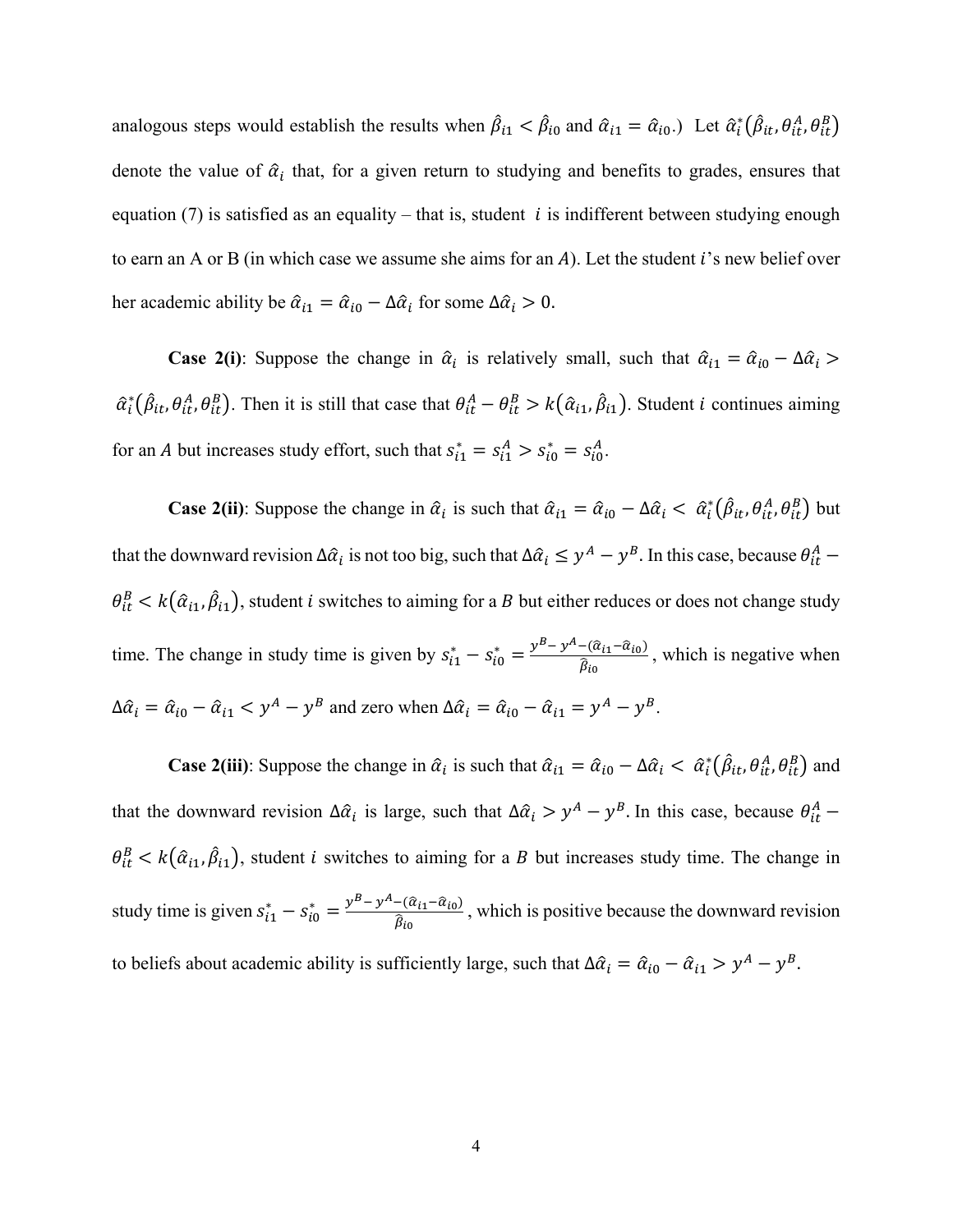We now present a proof for Proposition 2 in the main text, establishing how the behavior of students who are originally aiming for a B changes as they learn new information.

**Proposition 2**: *Suppose student is originally studying enough to expect to earn a letter grade of . Hold fixed the difference between the perceived benefit of earning an A and the benefit of earning a B,*  $\theta_{it}^A - \theta_{it}^B$ . If student i receives a negative update about her academic ability ( $\alpha_i$ ) or *return to studying*  $(\beta_i)$ *, she continues aiming for a B but with more study effort. If she receives a small positive update, she continues aiming for a B but with less study effort; if she receives an intermediate positive update, she increases her expected grade to an A and increases or does not change study effort; if she receives a large positive update, she raises her expected grade to an A but decreases study effort.* 

**Proof**. Suppose student *i* is studying enough only to expect to earn a B at time 0 such that  $\theta_i^A$  –  $\theta_i^B < k(\hat{\alpha}_{i0}, \hat{\beta}_{i0})$  in equation (7).

**Case 1**: Suppose student *i* receives a negative information shock, such that  $\hat{\alpha}_{i1} < \hat{\alpha}_{i0}$  or  $\hat{\beta}_{i1} < \hat{\beta}_{i0}$ . Because  $k(\hat{\alpha}_{i_0}, \hat{\beta}_{i_0})$  is decreasing in both objects, the RHS of (7) increases, ensuring the inequality remains satisfied. The student responds by continuing to study enough to expect to earn only a B but increases study time, such that  $s_{i1}^* = s_{i1}^B > s_{i0}^* = s_{i0}^B$ .

**Case 2**: Suppose student *i* receives a positive information shock, such that  $\hat{\alpha}_{i1} > \hat{\alpha}_{i0}$  or  $\hat{\beta}_{i1} > \hat{\beta}_{i0}$ . Because  $k(\hat{\alpha}_{i_0}, \hat{\beta}_{i_0})$  is decreasing in both objects, the RHS of (7) decreases. For the remainder of the proof, we consider an increase in  $\hat{\alpha}_i$ , such that  $\hat{\alpha}_{i1} > \hat{\alpha}_{i0}$ , assuming that  $\hat{\beta}_{i1} = \hat{\beta}_{i0}$ . (Following analogous steps would establish the results when  $\hat{\beta}_{i1} > \hat{\beta}_{i0}$  and  $\hat{\alpha}_{i1} = \hat{\alpha}_{i0}$ . As above, let  $\hat{\alpha}_i^*(\hat{\beta}_{it}, \theta_{it}^A, \theta_{it}^B)$  denote the value of  $\hat{\alpha}_i$  that, for a given return to studying and benefits to grades,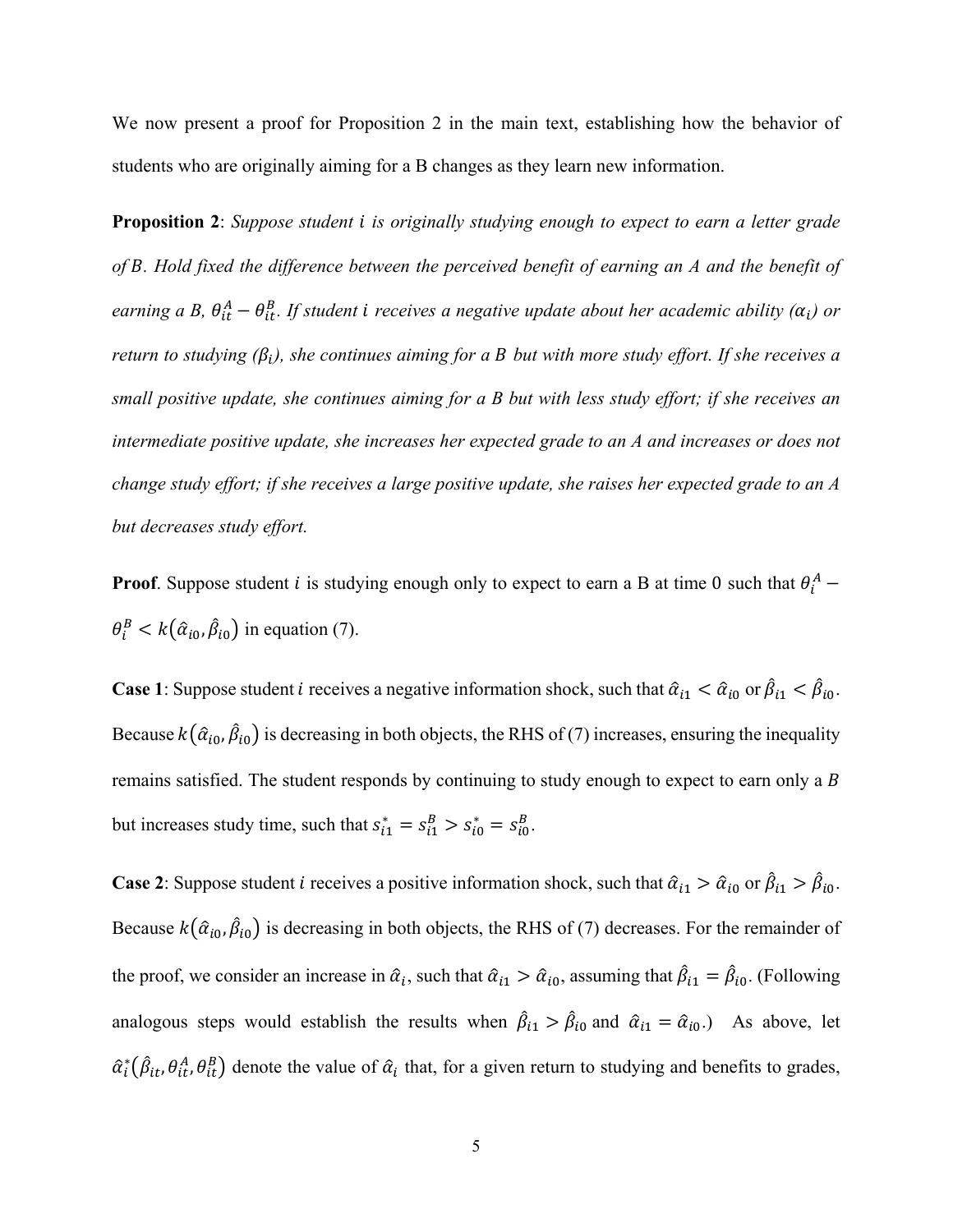ensures that equation  $(7)$  is satisfied as an equality and let the student i's new belief over their academic ability be  $\hat{\alpha}_{i1} = \hat{\alpha}_{i0} + \Delta \hat{\alpha}_{i}$  for some  $\Delta \hat{\alpha}_{i} > 0$ .

**Case 2(i)**: Suppose the change in  $\hat{\alpha}_i$  is relatively small, such that  $\hat{\alpha}_{i1} = \hat{\alpha}_{i0} + \Delta \hat{\alpha}_i$  $\hat{\alpha}_i^*(\hat{\beta}_{it}, \theta_i^A, \theta_i^B)$ . Then it is still that case that  $\theta_{it}^A - \theta_{it}^B < k(\hat{\alpha}_{i1}, \hat{\beta}_{i1})$ . Student *i* continues aiming for a *B* but decreases study effort, such that  $s_{i1}^* = s_{i1}^B < s_{i0}^* = s_{i0}^B$ .

**Case 2(ii)**: Suppose the change in  $\hat{\alpha}_i$  is such that  $\hat{\alpha}_{i1} = \hat{\alpha}_{i0} + \Delta \hat{\alpha}_i > \hat{\alpha}_i^* (\hat{\beta}_{it}, \theta_{it}^A, \theta_{it}^B)$  but that the upward revision  $\Delta \hat{a}_i$  is not too big, such that  $\Delta \hat{a}_i \leq y^A - y^B$ . In this case, because  $\theta_{it}^A$  –  $\theta_{it}^{B} > k(\hat{\alpha}_{i1}, \hat{\beta}_{i1})$ , student *i* switches to aiming for an *A* and either increases or does not change study time. The change in study time is given by  $s_{i1}^* - s_{i0}^* = \frac{y^A - y^B - (\hat{\alpha}_{i1} - \hat{\alpha}_{i0})}{\hat{\beta}_{i0}}$ , which is positve when  $\Delta \hat{\alpha}_i = \hat{\alpha}_{i0} - \hat{\alpha}_{i1} < y^A - y^B$  and zero when  $\Delta \hat{\alpha}_i = \hat{\alpha}_{i0} - \hat{\alpha}_{i1} = y^A - y^B$ .

**Case 2(iii)**: Suppose the change in  $\hat{\alpha}_i$  is such that  $\hat{\alpha}_{i1} = \hat{\alpha}_{i0} + \Delta \hat{\alpha}_i > \hat{\alpha}_i^* (\hat{\beta}_{it}, \theta_{it}^A, \theta_{it}^B)$  and that the upward revision  $\Delta \hat{a}_i$  is large, such that  $\Delta \hat{a}_i > y^A - y^B$ . In this case, because  $\theta_{it}^A - \theta_{it}^B >$  $k(\hat{\alpha}_{i1}, \hat{\beta}_{i1})$ , student *i* switches to aiming for a *A* but decreases study time. The change in study time is given  $s_{i1}^* - s_{i0}^* = \frac{y^A - y^B - (\hat{\alpha}_{i1} - \hat{\alpha}_{i0})}{\hat{\beta}_{i0}}$ , which is negative because the upward revision to beliefs about academic ability is sufficiently large, such that  $\Delta \hat{a}_i = \hat{a}_{i0} - \hat{a}_{i1} > y^A - y^B$ .

**Proposition 3:** *Holding*  $\hat{\alpha}_i$  *and*  $\hat{\beta}_i$  *fixed, the maximum amount of time a student is willing to study for an A is increasing in the difference between the perceived benefit of earning an A and the perceived benefit of earning a B,*  $\theta_{it}^{A} - \theta_{it}^{B}$ .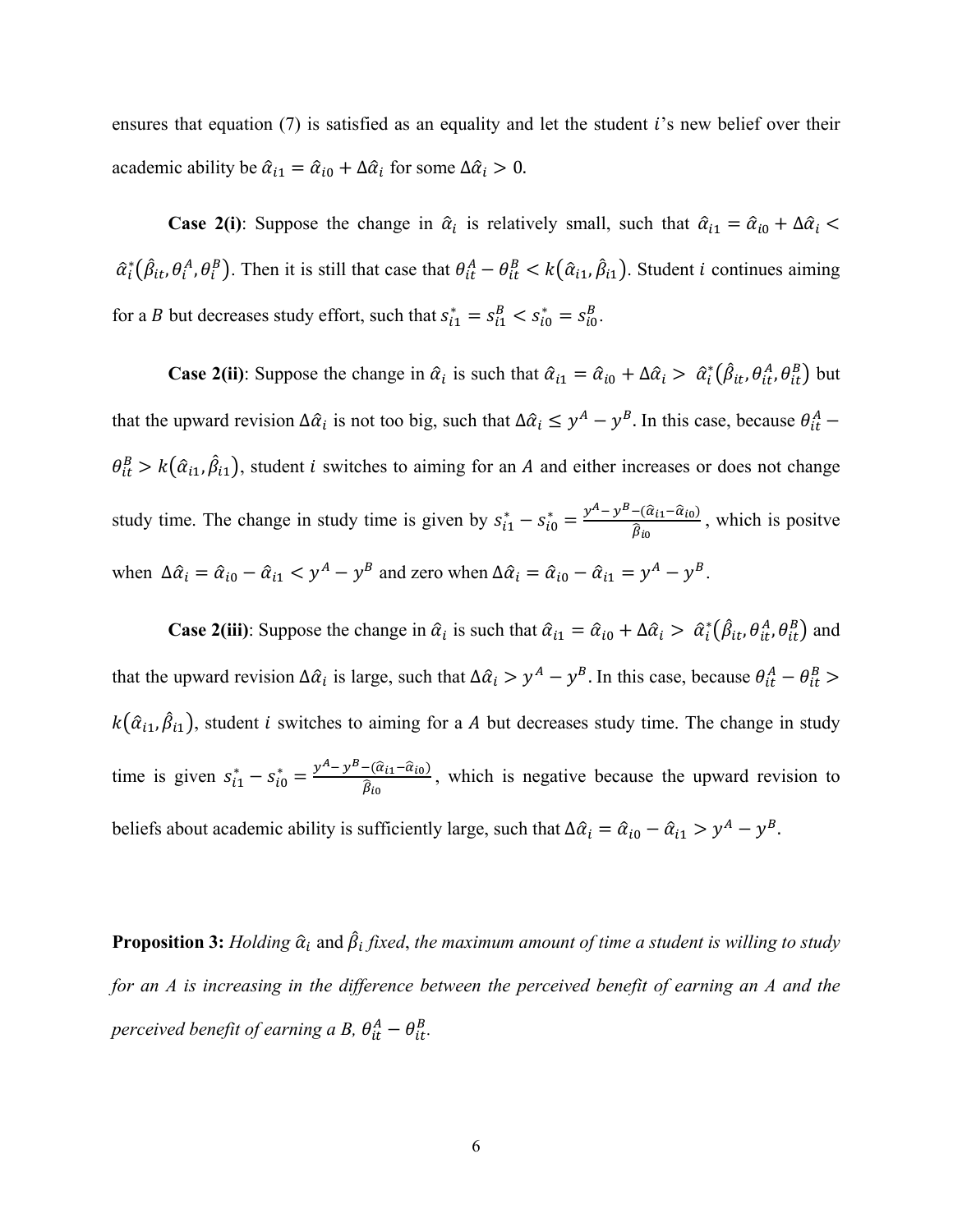**Proof**. As above, let  $\hat{\alpha}_i^*(\hat{\beta}_{it}, \theta_{it}^A, \theta_{it}^B)$  denote the value of  $\hat{\alpha}_i$  that, for a given return to studying and benefits to grades, ensures that equation (7) is satisfied as an equality. Because the RHS of (7)  $k(\hat{a}_{it}, \hat{\beta}_{it})$  is decreasing in  $\hat{a}_{it}$ , for a given return to studying  $(\hat{\beta}_{it})$  and values of  $\theta_{it}^A - \theta_{it}^B$ , the maximum amount of study time that student  $i$  is willing to put forward to earn an  $A$  occurs at the level of  $\hat{\alpha}_{it}$  when  $\hat{\alpha}_{it} = \hat{\alpha}_{it}^*(\hat{\beta}_{it}, \theta_{it}^A, \theta_{it}^B)$  and is given by  $s_{it}^A(\hat{\alpha}_{it}^*) = \frac{y^A - \hat{\alpha}_{it}^*}{\hat{\beta}_{it}}$  $\hat{\beta}_{it}$ . Because LHS of equation (7) is increasing in  $\theta_{it}^A - \theta_{it}^B$ , it follows that  $\hat{\alpha}_{it}^*(\hat{\beta}_{it}, \theta_{it}^A, \theta_{it}^B)$  is decreasing in  $\theta_{it}^A - \theta_{it}^B$ , as higher values of  $\theta_{it}^A - \theta_{it}^B$  allow equation (7) to hold as an equality for smaller values of  $\hat{\alpha}_{it}$  (when the RHS,  $k(\hat{a}_{it}, \hat{\beta}_{it})$ , is larger). Because the maximum amount one is willing to study for an A,  $s_{it}^A(\hat{\alpha}_{it}^*)$ , is decreasing in  $\hat{\alpha}_{it}^*$ , and  $\hat{\alpha}_{it}^*$  is decreasing in  $\theta_{it}^A - \theta_{it}^B$ , it follows that  $s_{it}^A(\hat{\alpha}_{it}^*)$  is increasing in  $\theta_{it}^A - \theta_{it}^B$ .

# **III. An Alternative Way to Measure Information Updating**

As a robustness check of our main results for the relevance of information updating in Section V.C, we construct an alternative measure of information updating by combining students' initial expected weekly study time in economics with their two study gradients to determine the change in each student's implied expected economics grade ( $\Delta \mathbb{E}(y_i|s_{i0})$ ) that arises from allowing only their study gradient to change while holding study hours fixed at the initial expectation  $(s_{i0})$ :

$$
\Delta \mathbb{E}(y_i|s_{i0}) = (\hat{\alpha}_{i1} - \hat{\alpha}_{i0}) + (\hat{\beta}_{i1} - \hat{\beta}_{i0})s_{i0}.
$$
 (12)

When the value determined by equation (12) is positive, students received a positive overall information update, as the revisions to their gradients imply that they should expect to earn a higher grade for the same amount of study time. In contrast, a negative value implies that students received a negative update during the semester and should now expect to earn a lower grade for a given amount of study time.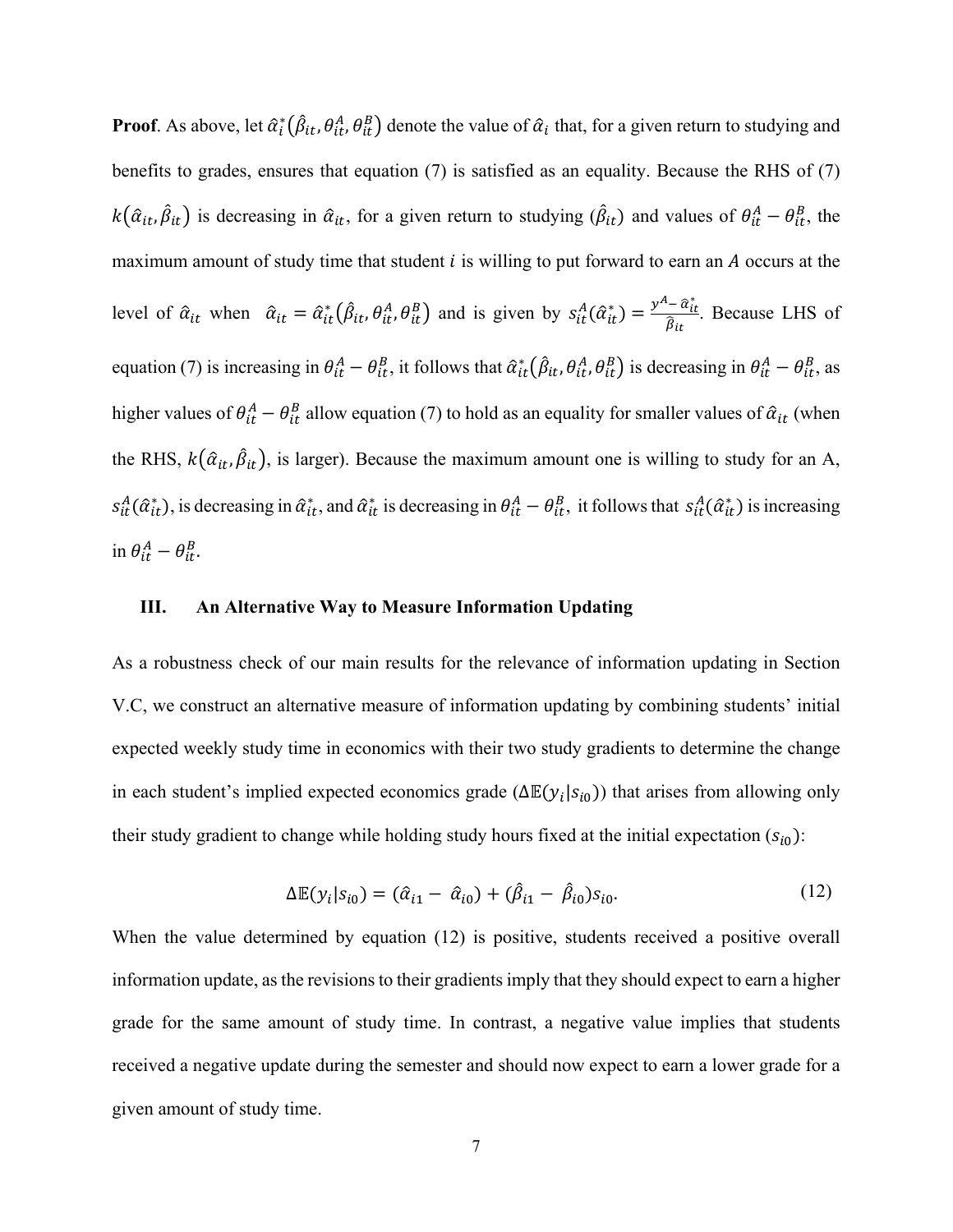We repeat the analyses from the main text done in Figure 6 and Table 12 with this alternative measure of information updating in Figure A.7 and Table A.7, respectively. In panel (a) of Figure A.7, we plot the difference between actual and expected weekly study time for economics against the measure of information updating. There is a clear negative relationship, indicating that students revise their study time down when the change in their study gradients implies that they should expect a higher grade in economics for the same amount of studying. Conversely, they study more hours than initially expected when their study gradients imply that they should expect a lower grade. Note, an asymmetric response again prevails, as students who learn they should expect a lower grade marginally increase their study hours while those who learn they should expect a higher grade substantially revise their study hours down.

Columns (1) and (2) in Table A.7 report the estimated slope coefficient corresponding to the linear fit in panel (a) of Figure A.7, with and without additional control variables, respectively. The point estimates are similar across both specifications and are economically significant, implying that when students should expect to earn a 10 percentage-point lower grade (for the same amount of study)—a one standard-deviation change in the information update measure—they study 0.8 hours (16 percent of a standard deviation) more per week for their economics course than originally expected.

Panel (b) of Figure A.7 shows a similar relationship when the dependent variable is the difference between actual and expected study time across all courses: a one standard deviation lower implied economics grade is associated with an increase in weekly study time across all courses of 1.3 hours per week. Columns (3) and (4) in Table A.7 show that the point estimates underlying these relationships remain qualitatively similar and statistically significant in specifications that include additional control variables.